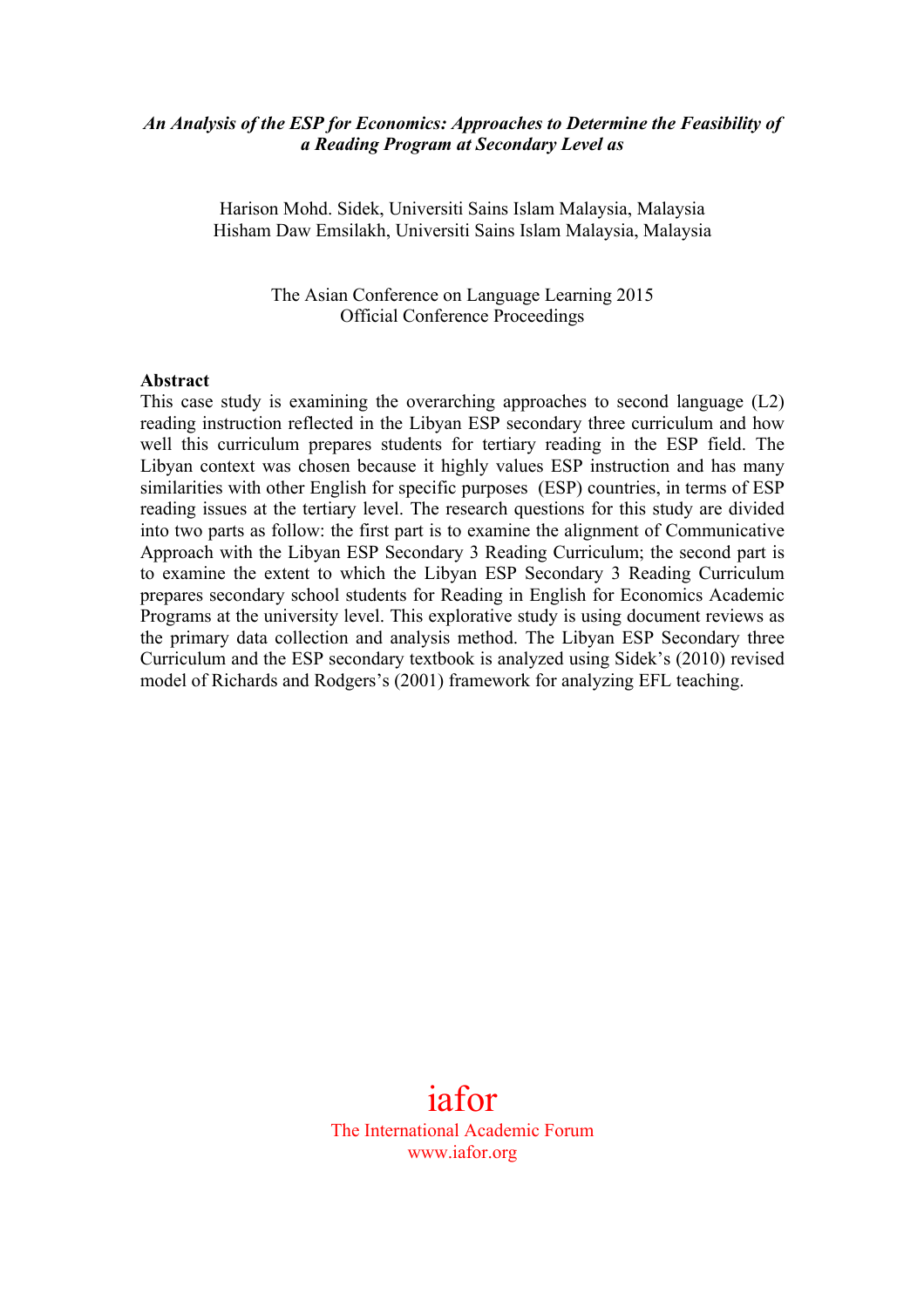## **Introduction**

In the  $21<sup>st</sup>$  century, English language has successfully outnumbered the competition to be known as the universal language for trade and knowledge transfer. Around the world, numerous examples can be taken about the growing adoption of English as a medium of education, communication and instruction (Schneider, 2007). This research paper is a reflection of concentrated efforts made to explore suitable association between reading instructions and curriculum in English for Specific purposes (ESP) countries, in general and Libya, in particular. The research paper chooses manifest content analysis to determine theories and instructional approaches to the acquisition and reading of second language in Libyan secondary education programs. The research paper also provides assessment of cognitive demand of reading skills reflected in secondary ESP for economics reading curriculum and instructional practices.

**Question 1** - Theories and Instructional Approaches to Second Language Acquisition (SLA) and Second Language Reading

In a broader context, teaching of language for general and specific purposes is clearly distinguished; the former emphasizes on the teaching of language that a student is normally exposed to in his/her school while the latter signifies the teaching of language for specific people, for example, economics students. In the discipline of instructing/teaching second language, Richards & Rogers (1986) aver that the theories of learning as well as language have repeatedly highlighted pedagogy as an important element. In Libya, language pedagogy can be illustrated by the key approaches that are task-based, oral-situational or notional-functional. In this research paper, assessment of second language acquisition and second language reading is conducted by taking into consideration three important instructional approaches of second language acquisition theories. These instructional approaches include socio-cultural, behaviourism and cognitive information processing.

According to Wang (2009), use of behaviourism or structuralism theory may help to identify certain approaches such as the method of grammar translation (GT) to help understand grammar rules or improve vocabulary through reading. In line with the third year text book and curriculum specification document of ESL for economics, structuralism theory may be reflected in Libyan ESL secondary reading curriculum if it promotes reading comprehension through dictionary, and pictures and TV programs. According to classroom observations, structuralism theory is reflected in Libyan ESL secondary reading curriculums when an instructor intends to engage students in read and fill the blank, read and solve the problem and similar passage reading activities. In L2 reading, Koda (2005) avers that the application of SLA theory of cognitive processing-information can be measured through the processing of textual, linguistic and text synthesized information. Classroom examples of SLA under such approach can be taken from the instructions that require students to read and process information from a/an article, skimmed text, conversation or paragraph to provide answers or solution to a particular question or problem.

The research paper also assesses Libyan third year ESL for economics reading curriculum in the light of socio-cognitive theory of SLA; in this theory, approach for communicative instructions characterizes language learning nature as social and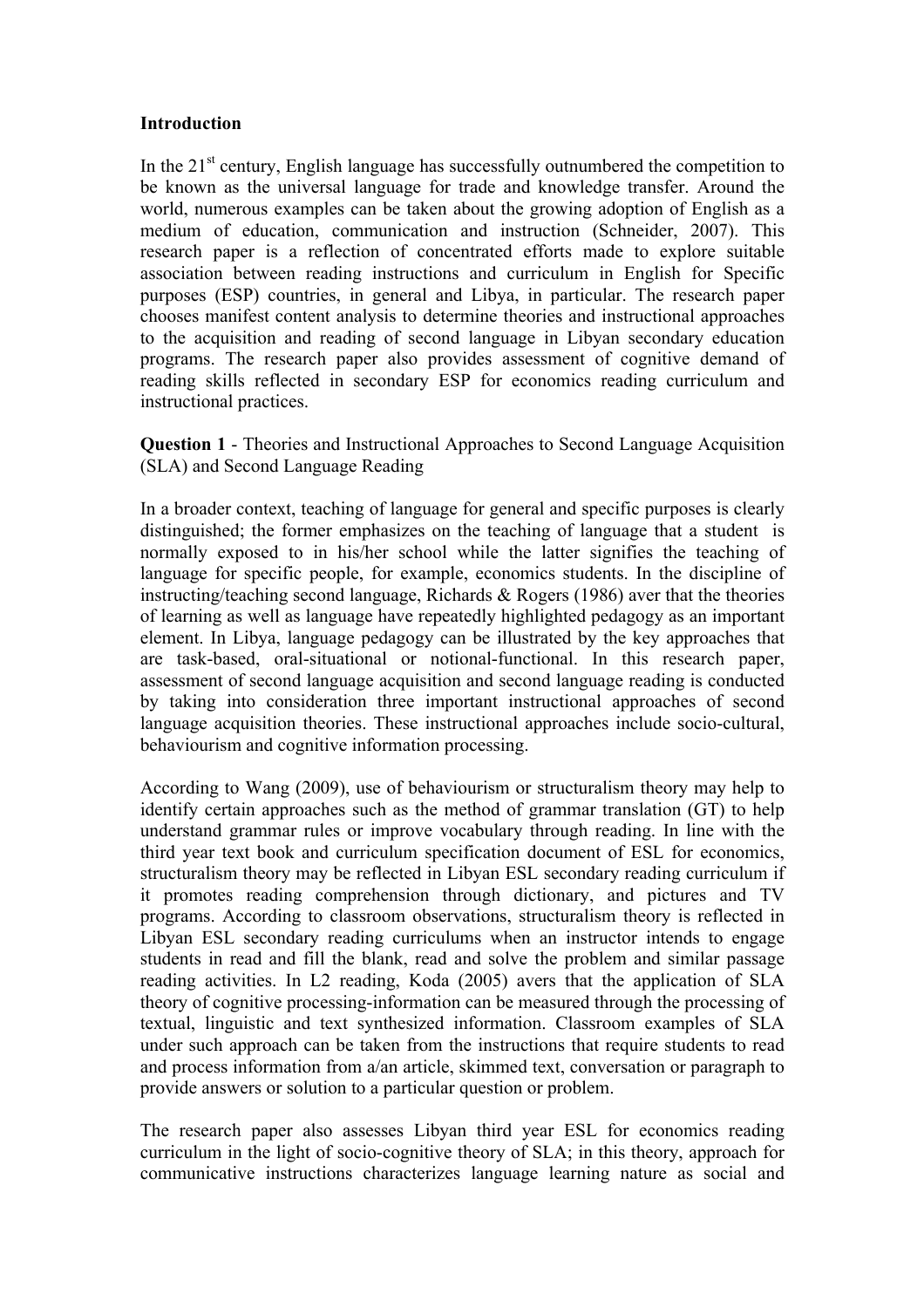cognitive. Since the research paper intends to explore the reflection of SLA theories and instructional approaches in Libyan third year ESL for reading curriculum of economics, socio-cultural theory of SLA is highly significant as it determines language as an essential tool for the intercession of cognitive development of a student. Under this theory, second language acquisition and second language reading can be effective if it takes into consideration the combined effect of social and cognitive interaction, and perfunctory aspects of teaching and learning a language (Atkinson, 2002). In the context of L2 reading, examples of socio-cognitive and socio-cultural based communicative instructions can be taken from statements that require a student to read and respond to a list of questions related to a paragraph. Moreover, examination indicates that the exemplary statements of ESL reading curriculum under socio-cultural theory can be identified as chart reading and answering related questions and rephrasing a piece of information deducted from a text.

With specific context of Libya, this research paper is inclined towards the exploration of only specific-purpose; therefore, the earlier stated research question is analyzed through a combination of selective theories and instructional approaches. The research paper examines SLA and second language reading in Libyan secondary level by applying structuralism, socio-cultural, cognitive information processing and sociocognitive instructional approaches and the above identified SLA theories to the text book and secondary curriculum for third year ESL students. Research evaluation indicates that 68.33% of ESL textbook reading tasks seem to be based on the theory of cognitive information processing while 59.74% of the curriculum specification document of ESL provides evidence for the inclusion or reflection of the theory of cognitive information. At third year secondary reading curriculum of ESL students, observations provide evidence for the prevalence of grammar translation under structuralism theory of SLA in the reading-related statements of ESL curriculum.

Opposing to these statistics, assessment of socio-cultural and socio-cognitive theories suggests that almost 5.11% of ESL textbook statements related to reading comprehension reflect the approaches and theories of communicative instructions. On the other hand, similar evaluation of specification document of ESL curriculum indicates that 8.90% of reading statements are in compliance with the communicative instructional approaches and theories of SLA. However, classroom observations determine that the specification document of ESL curriculum pays no significant attention of incorporating the underpinning approach of communicative language teaching i.e. the socio-cultural theory. Therefore, observations provide as low as 6.15% depiction or reflection of earlier stated communicative approaches in the third year secondary reading curriculum of ESL students.

In line with the above evaluation, research statistics show that 63.5% of ESL curriculum statements related to reading surely reflect the SLA theory of cognitive information processing. In other words, it can be stated that ESL reading curriculum for third year secondary level students is developed in accord with the SLA theory that requires students to individually process information. Therefore, research evaluations provide little evidence in support of the claim that reading statements of ESL curriculum for third year secondary level students reflect communicative curriculum. As a result, research brings an important issue onto the surface i.e. Is the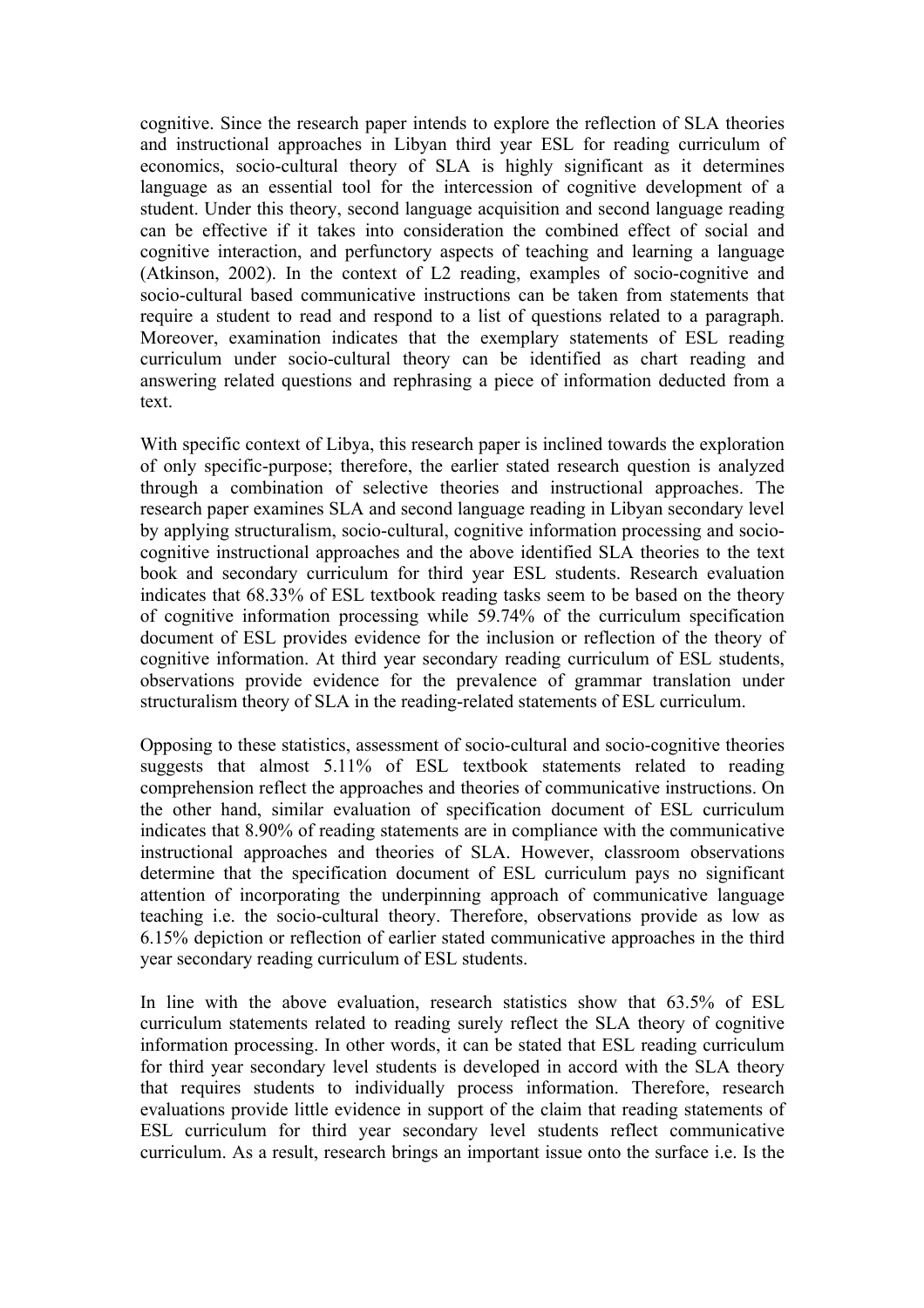initially developed ESL reading curriculum for third year secondary level in aligned with the communicative instructional approach to reading/learning language? Moreover, the research evaluation also indicates that the above stated research outcomes are not in line with the actual instructional practice of classroom reading in ESL. According to statistics, socio-cultural theories rank first with the highest relative percentage of 65.8% while structuralism theories rank second with a percentage of 29.7%. In addition, 2.61% of research results also put emphasis on the significance of incorporating socio-cognitive theories. In ESL textbook and specification document of curriculum, theory of cognitive information processes is found to be certainly focused; however, in the actual practice, only 1.82% of instructional emphasis has been given to this approach. Consequently, research outcomes can be interpreted in support of the fact that ESL instructors/teachers practice few aspects of communicative theories of language learning in the classroom environment.

Consonant with the above quoted statistics, the research evaluates and infers that the lack of reading skills among the ESL students of third year secondary level is due to the observed misalignment of SLA theories. Research evaluation to the notion that SLA theories are misaligned at the third year secondary level is made through a combination of sources including classroom instructions for ESL language reading, ESL textbooks and the curriculum specification document of ESL. The research explored that ESL teachers adhere to few aspects of communicative language teaching to prepare classroom reading instructions in accord with the socio-cultural theory. Contrarily, the two key documents i.e. the ESL textbook and the specification document of ESL curriculum provide mere implementation of socio-cultural and socio-cognitive theories relative to cognitive information processing and structural theories of SLA.

In addition to instructional approaches, the research also examines theories related to second language reading by analyzing the reading tasks designed and incorporated in the curriculum. According to research, third year ESL for reading curriculum of economics is evaluated through three main theories including interactive, top-down and bottom-up. In the absence of communicative components, instructional approach of the whole language is categorized as non-interactive instructional approach of the whole language. The top-down reading theory illustrates a process in which meaning is derived through a whole reading process. According to research, top-down theory of reading mainly concentrates on the higher order text processing skills. In addition, top-down reading theory is also found to use the interactive instructions of whole language as a case in point. Conversely, being an L2 reading communicative approach, the top-down reading theory partially reflects the whole language instruction. Since reading task definitively emphasizes on the substantial interaction with the activity of reading; therefore, only a part of the whole language instruction is reflected in the top-down reading theory. Under bottom-up theory, a process of second language learning is driven by text; hence, it requires the related exercises of reading comprehension to implement instructional approaches such as grammar translation for reading second language. In accord with this theory, Libyan third year ESL for economics reading curriculum need to incorporate learning exercises of word recognition and phonological processing to reflect the L2 reading's bottom-up theory.

In the Libyan context, emphasis is put on the reading tasks that prefer high order text processing, for example, printed articles and reports. In this manner, reading text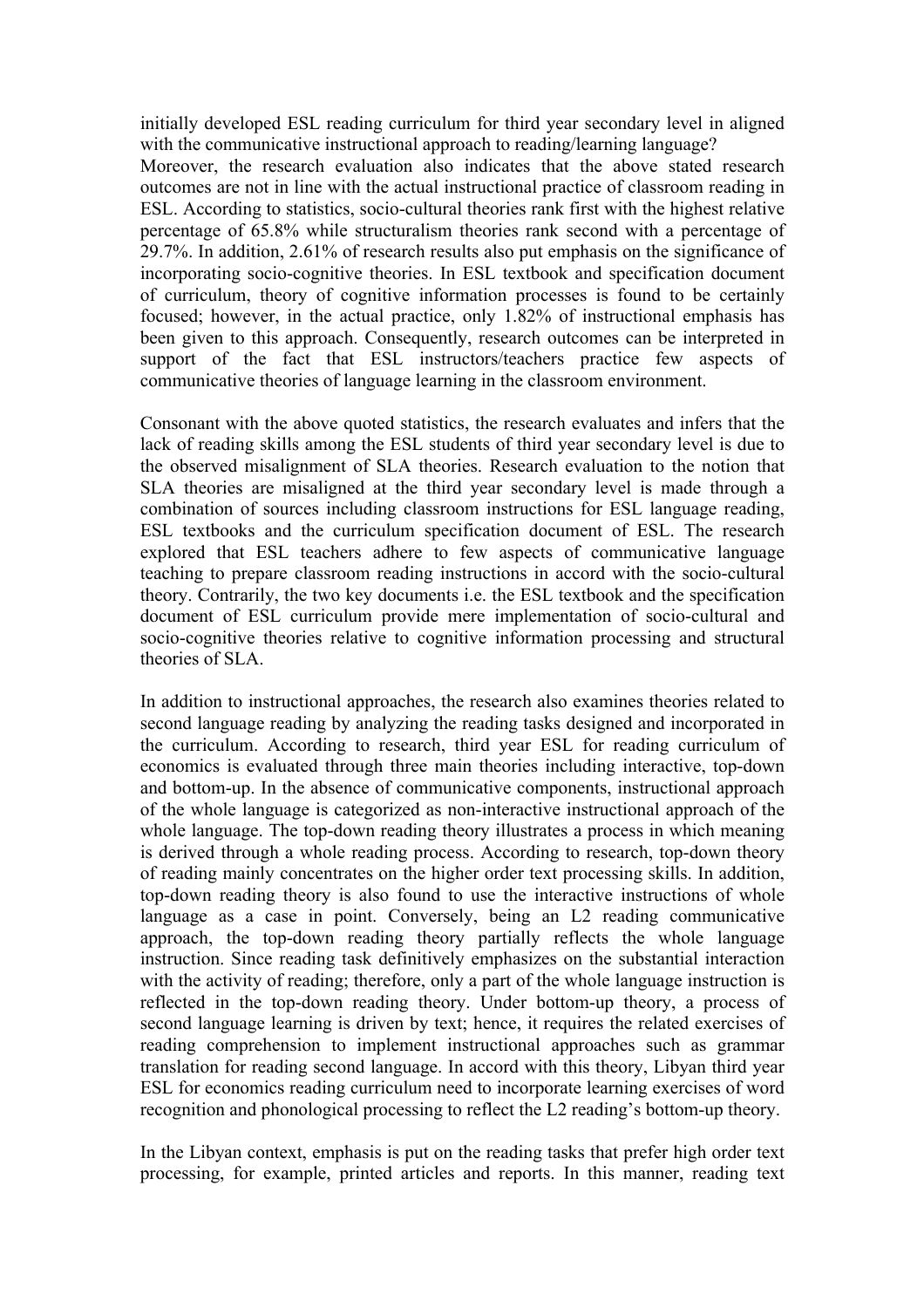coding is observed as a reflection of non-interactive whole language instructions and the top-down theory of L2 reading to determine classroom activities or instructions that emphasize on individual reading in a non-interactive manner. Opposing to this, reading tasks with lower order text processing requirements, for example, tasks that require reading and acquiring word meanings through the understanding of word formation are selected as the reflection of instructional approach of grammar translation and the bottom-up theory. Nonetheless, the last L2 reading theory of interaction reflected in the reading statements that provide an example of process interaction of context-driven reading, reader-driven and text-driven processes is inevident in the specification document of ESL curriculum.

According to research evaluation, 89.05% and 64.19% of reading statements in the ESL textbook and specification document of ESL curriculum respectively, reflect repeated emphasis on the top-down theory as an eminent theory of second language reading. In accord with Goodman, Smith, Meredith and Goodman (1993) such reading theory of L2 relates with the instructional approaches such as the instructional approach of whole language. Research examination suggests that the ESL reading curriculum for third year secondary level reflects top-down theory by principally incorporating tasks for individual reading. Since individual reading tasks emphasize on individual learning/reading without any interaction with the environment or the peers; hence, examples of such tasks may be quoted as the requirement of locating details and main ideas.

Reading instructions under interactive theory of reading and the top-down theory of second language reading can be differentiated with the use of reading instructions that imitate the top-down theory of reading. According to statistics, 29% of readingrelated statements in the specification document of ESL curriculum are constructed under the bottom-up theory of reading the English language. Results on the same measure of assessment provide contrary evidence obtained through the ESL textbook, which indicates interactive theory as an important theory of reading the English language with the weightage of 13.41% consideration. Unlike, the specification document of ESL curriculum, bottom-up theory of reading is only weighted 7.88% as a simple theory of second language reading. Corresponding to these findings, the research provides evidence to the notion that the instructions of second language reading, as a base of measure identify misalignment between the textbook of ESL and the specification document of ESL curriculum. On a general level, 21.77% of the whole ESL reading curriculums for third year secondary level rarely reflect the theory of interactive reading. On a comparative basis, 40.12% of ESL curriculum for third year secondary level reflects the incorporation of grammar translation approach and the bottom-up theory while 138.6% of the ESL curriculum for third year secondary level mirrors the use of non-interactive reading instructions of whole language and the top-down theories.

In line with the above findings, classroom observations of reading comprehensions for the English language illustrate top-down and bottom-up instructional approaches as the favourable theories of teaching/instructing English language reading. To support the notion, evidence can be collected from the quantified values that indicate 43.5% preferences of second language teachers given to top-down theories relative to 46.8% of bottom-up theories of reading second language. Opposing to these two theories, the research identifies that only 16.68% of teachers prefer to use interactive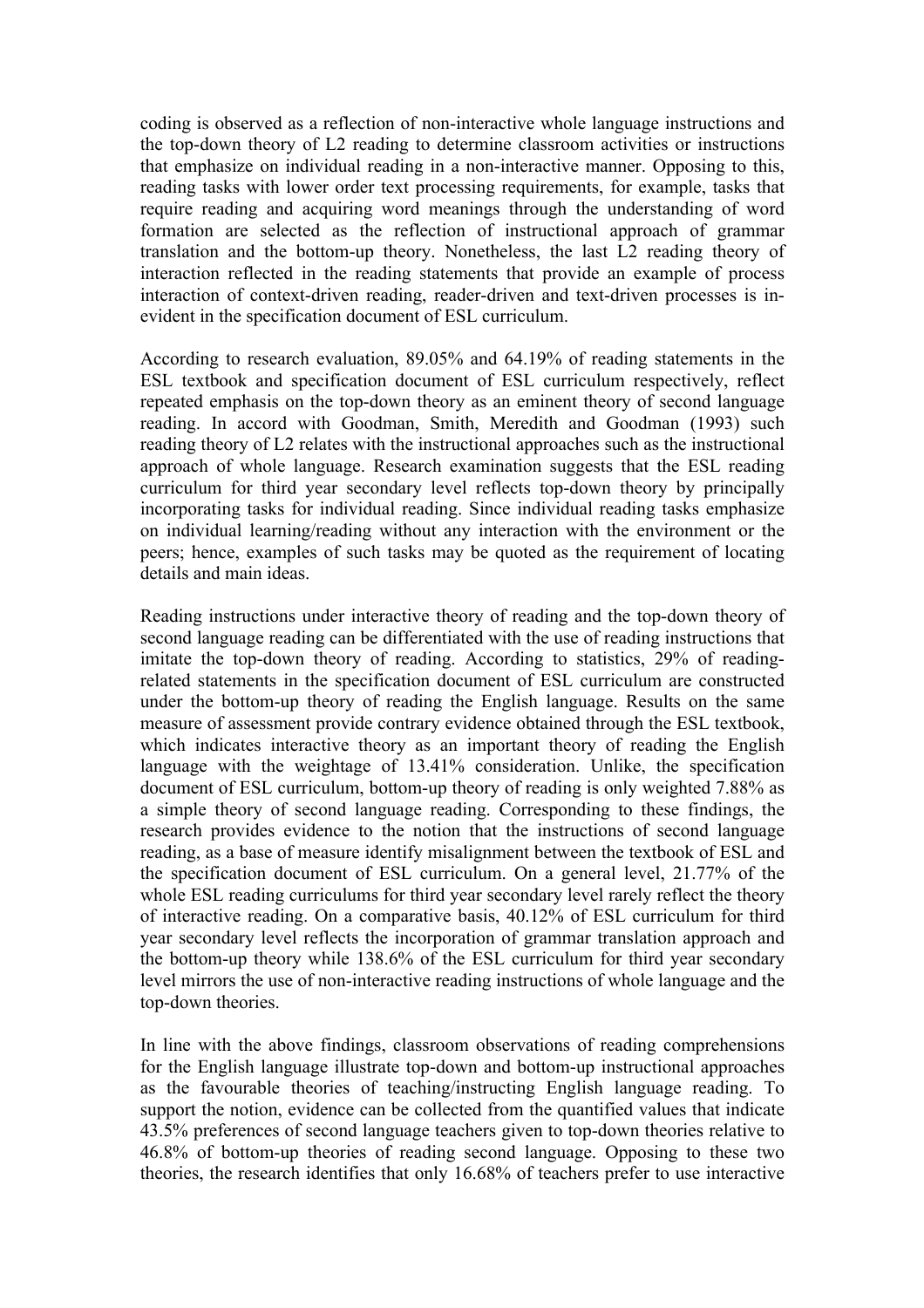theories for teaching second language reading in a classroom setting. Based on these evaluations, the research infers that the pattern of instructional approaches preferred in the ESL reading curriculum of third year secondary level is irregular. Therefore, research ascertains that the second language reading approaches are misaligning with the instructional approaches of teaching communicative language.

In support, research outcomes provide no evidence for the replication of sociocultural and socio-cognitive theories in combination with the respective instructional approaches. Contrarily, the research illustrates frequent reflection of cognitive theories of information processing in the reading tasks of ESL curriculum for secondary level students. For that reason, the research paper infers that the instructional approaches and reading theories of L2 and SLA are misaligned with the communicative approach of Libyan reading curriculum for third year secondary level.

**Question 2** - Level of Cognitive Demand of Reading Tasks Reflected in the Secondary ESP for Economics Reading Curriculum and the Teachers' Reading Comprehension Instructional Practice

In the recent years, technological developments have congregated the technological knowledge into a written format; thus, McGill-Franzen (2009) avers that reading is one of the key ways to acquire knowledge and language skills at the tertiary level. For a university student, one of the quickest and effective ways to acquire a secondary language such as English is through the development of sound vocabulary which is only possible if, that student intends to develop and enhance his/her reading skills. At global scale, foreign language students are increasingly facing issues in the acquisition of second language such as English mainly due to the lack of reading and comprehension skills. With digitalization and audio-visual practices, students have reduced the tendency to develop reading experience; as a consequence, students lack the ability to understand technical language which is the key to specialize in a respective knowledge area (Lyons, 2006). In agreement with Gear (2008), reading is an elementary tool to improve the language and communication skills of a person.

In the discipline of education, secondary school is considered as the building block for a student's progression to the tertiary/university stage. At secondary level, a student develops reading, writing and speaking skills so as to be prepared for the next education level; lack of attention and consideration at this stage, impedes the intended development of a student's second language development for higher level education. According to Suleiman (1983), Arab students face issues in acquiring second language due to inadequate training and mastery of the key language skills; the problem is also magnified with the difficulties faced by Arab students in the use of target language for the purpose of communication. Thus, secondary level teaching and learning process needs to be improved as a whole because it has profound impact on the preparedness of a student for studying courses such as economics at the tertiary level.

Consonant with the above assessment, cognitive development is recognized to rank among the key attributes required to master a particular language. At the secondary level, students are provided with opportunities to develop their reading, writing, speaking and cognitive development skills that facilitate their smooth progress through tertiary level. Since prior research studies suggest difficulties faced by Libyan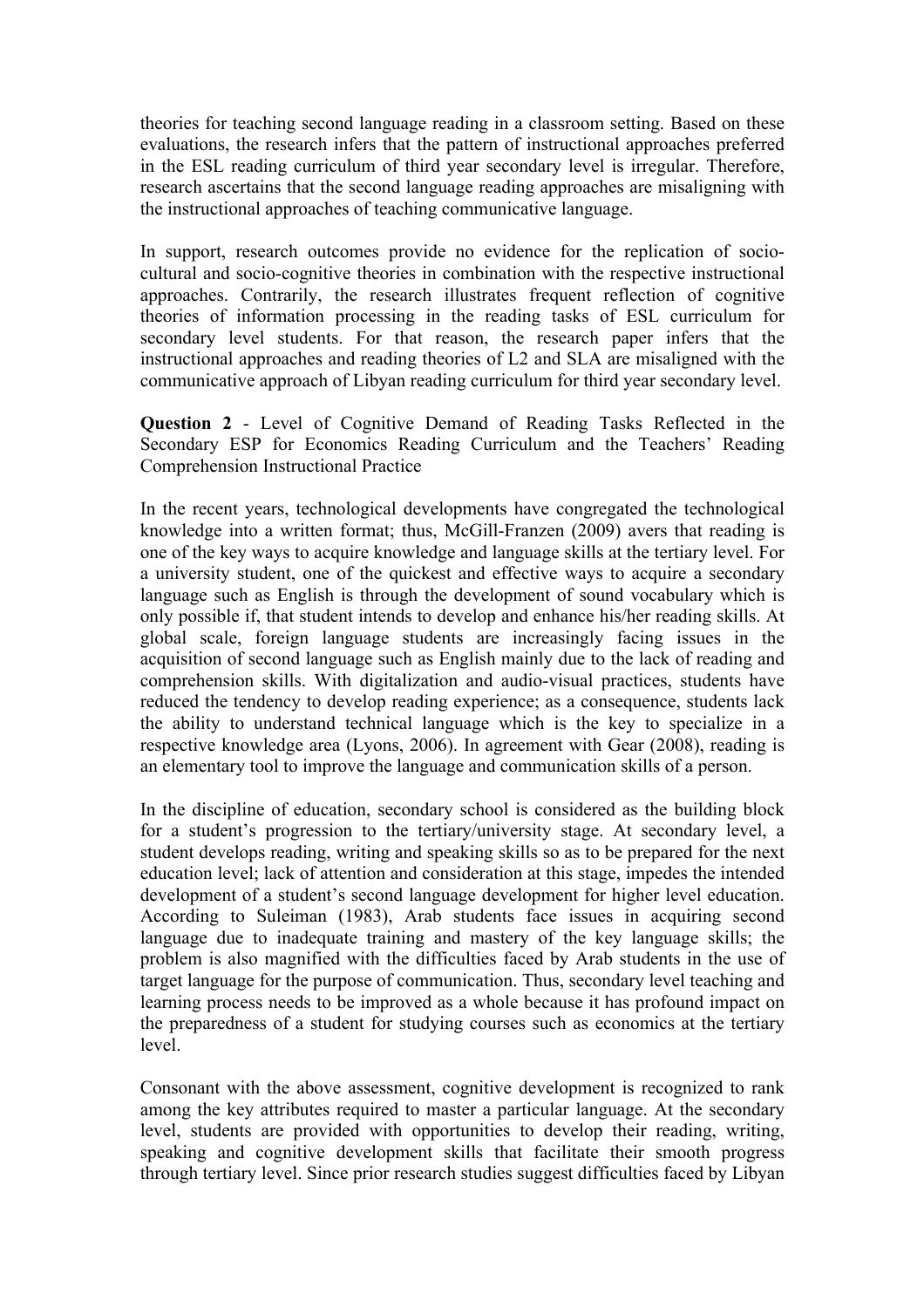students in acquiring English as second language; hence, it is highly important to examine their psychological/mental development at secondary level. In reading comprehension, Chamot (1983) states that cognitive demand determines the process of internal mental development of a student; thus, understanding such process may help to examine the level of reading comprehension set at Libyan secondary level to develop ESP reading tasks. In accordance with Marzano's taxonomy of Cognitive System (2000) and Marzano et al's taxonomy of Core Thinking Skills (1988), cognitive demand of reading tasks for Libyan secondary level students is measured on two combined levels including lower and higher level. The lower cognitive level comprises of three skills including focus, recall and information collection while the higher cognitive level encompasses eight skills that include representation, organization, application, analysis, synthesis, generation, integration, and evaluation.

Correspondingly, is a student possesses these thinking skills; he/she is expected to be able to successfully process the information provided at different cognitive demand levels. At secondary level, ESP curriculum prepares a student for tertiary education; thus, it needs to develop reading coursework and program with specific target to help students develop enriched thinking skills as stated in the above taxonomies. Unlike Bloom's taxonomy, the combined taxonomy is expected to provide great assistance to teachers in fostering the cognitive skills of students at secondary level (Marzano, 2000). Nonetheless, the research paper examines cognitive demand of reading tasks via determining the lower and higher order thinking skills that students are required to be equipped with in order to master ESP reading for the next level of education. In ESP secondary three for economics reading curriculum, if only few of the cognitive demands of reading tasks are falling in the higher order; it may indicate that a student is not ready for the next level's exigent tasks of reading.

As can be seen in the table below, cognitive demand of reading in ESP secondary three for economics emphasizes on a combination of lower and higher order cognitive skills. At secondary level, students are encouraged to develop their lower order thinking skills through recalling and information gathering while for higher order thinking skills, the curriculum provides examples of synthesizing, focusing, organizing, analysing and generating skills.

| READING-RELATED STATEMENTS IN THE ESP SECONDARY THREE FOR<br>ECONOMICS CURRICULUM SPECIFICATIONS DOCUMENT | <b>MARZANO'S</b><br><b>TAXONOMY</b> |
|-----------------------------------------------------------------------------------------------------------|-------------------------------------|
| 1. Scan read for detailed information                                                                     | Information gathering               |
| 2. Deduce and rephrase information from a text                                                            | Information gathering               |
| 3. Reading to re-tell information                                                                         | Recalling<br>Remembering            |
| 4. Reading for specific information                                                                       | Recalling<br>Remembering            |
| 5. Transfer information from a text onto a diagram                                                        | Organising                          |
| 6. read and interpret a text                                                                              | Synthesizing                        |
| 8. Predicting content through reading                                                                     | Generating                          |
| 9. Reading to identify topic sentence                                                                     | Focusing                            |
| 11. analyse and express opinions (agree/disagree)                                                         | Analysing                           |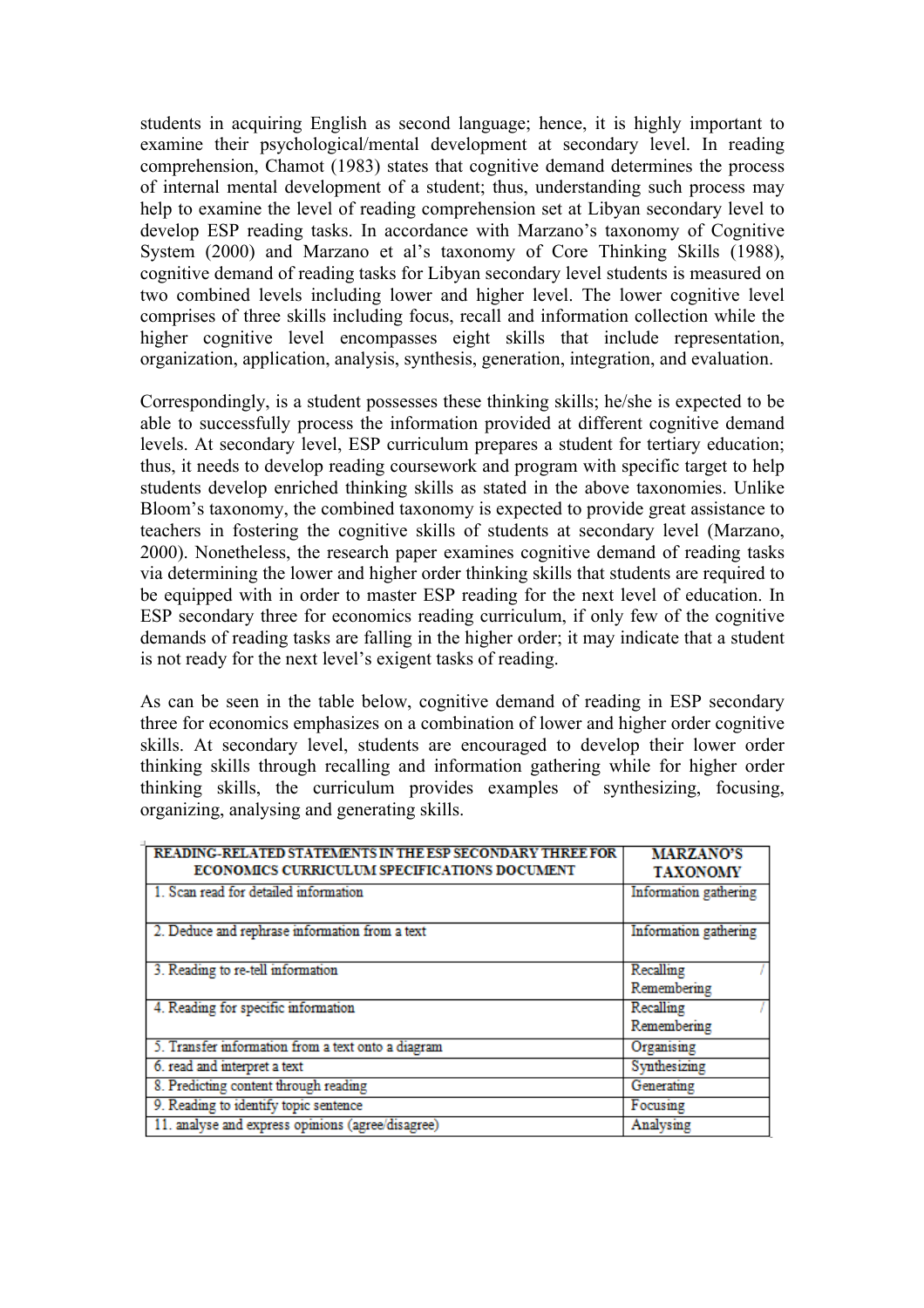Figure 1: Reading related statements in the ESP secondary three for economics curriculum specification document

In order to develop in-sights into the extent to which ESP secondary level curriculum reflects cognitive demand for reading, class room observations are carried out to identify the aspects that actual class-based reading exercises cover in Libyan secondary level education. In line with the combined taxonomy of thinking skills proposed by Marzano et al (1988) and Marzano (2000); evaluation suggests that ESP secondary three for economics reading curriculum is inclusive of lower, as well as higher order cognitive demand for reading. According to classroom observations, majority of the secondary level reading curriculums are designed in a manner to emphasize on the development of analysis skill. At the same time, most of the ESP curriculum tasks focuses on nurturing higher order cognitive skills among students to help them prepare for the next level of education. In support, Whalley et al (2006) emphasize on the need for training and developing higher order cognitive demand to help students improve their reading skills for academic purposes. Likewise, the research paper evaluates that ESP secondary reading curriculum for economies trains students to tackle challenging tasks at tertiary level.

In response to the research question, research paper examines that the ESP secondary reading curriculum for economics does reflect equal consideration of lower and higher cognitive skills to help students prepare for university academics and reading task challenges. The research evaluation indicates that selected curriculum is in synchronization with the higher education demands to prepare students with enhanced thinking/cognitive skills to depict better second language such as English reading comprehension.

As identified by the classroom findings, low cognitive demand for ESP in Libya focuses on tasks that are based on focusing, recalling or information gathering as these are the generic activities that are important for every student to consider while learning economics ESP. On the other hand, high cognitive demand is required for organizing of information collected; organizing is when variety of information is presented in a haphazard manner and the information is to be well organized in a comprehending manner where the reader will easily understand the information. Organizing requires reading and then recognizing the important information that can be used for organizing; thus high cognitive demand is needed as higher attention and processing skills are required.

Furthermore, the classroom findings also present that more than organizing, analyzing activity of reading ESP materials demand high cognitive ability as analyzing is not only about reading, but understanding it along with answering the questions and identification of cause and effect. Analyzing is also based on gaining knowledge for explaining it to someone else along with applying it in real situations effectively. This is well supported by the findings of Marzano (2000) who is of the opinion that more than 45% of the ESP reading tasks focus on analyzing and present it as an integral reading skill for gaining success and to learn effectively for university students. Furthermore, Moore, Bean, Birdyshaw, and Rycik (2002) mentioned in their research that in order to succeed in academic life of higher education in economic ESP, low as well as high cognitive skills are essentially required to help in reading and understanding tasks.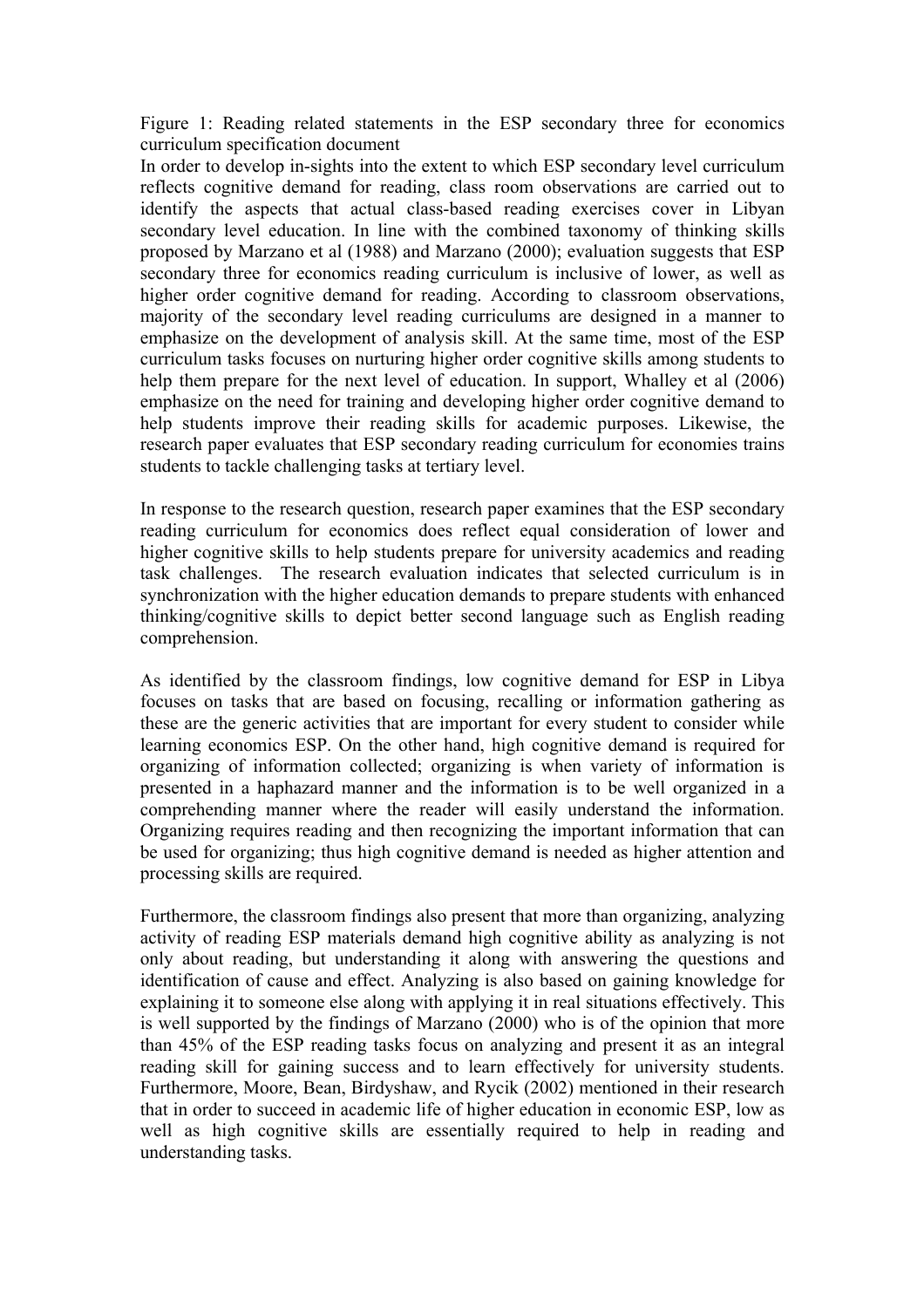According to the classroom observation conducted, it is observed that the reading material that the teachers are developing in Libya in order to ensure that their students are proficient in high level education of ESP, are mostly based on analyzing the reading content given, that require high cognitive skills. However, Pranckeviciute and Zajankauskaite (2012) stated that in the initial stages of secondary education of ESP, low cognitive skills are required where reading tasks designed by the teachers are based on recalling, focusing and information collecting. But once the students are proficient as these task that demand lower cognitive skills, teachers develop reading tasks that are based on organizing, analyzing, applying, synthesizing, generating, evaluating and integrating in order to make their students a master of ESP as it is not about reading or understand but also about converting it into useful knowledge and information that is appropriate for the occupation.

Moreover, it was identified from the classroom learning that interpersonal and readings skills are also essential as the main mode of learning higher level of ESP; the economic ESP programs in Libya lack behind due to the inability to collaborate ESP as well as economic perspective in a typical ESP economics reading curriculum. Furthermore, as explained by Innajih (2007), students in Libya are low on reading skills even at the university level where their readings skills are to be strong enough and are essential for further learning. Additionally, their reading skills are at the initial level and not on the expert level as they score average marks on reading courses as compare to other courses taught at the university level of Libya. Similarly, through classroom observations it is witnessed that reading at the ESP is difficult as new language, words; terminologies are used in it along with an intense demand of reading as the course on a major perspective is based on readings. Students get enroll in the economic ESP courses without researching and knowing that the course is all about reading materials and working through it as this secondary ESP cannot be cleared without developing effective reading skills along with various other skills related to readings. Economic ESP curriculum cannot be useful if the teacher is not experienced in this field because the method of education and learning environment depends upon the teacher's skills, knowledge and abilities.

As identified through the classroom observations that the textbooks referred for economic ESP curriculum are considered as the most effective and authentic source of teaching because they are approved by the Education Ministry of Libya; however, the other reading essential are usually not developed by the teachers due to lack of adequate guidelines and procedures. Amirian (2013) conducted an experiment where one group of students was being taught ESP through traditional methods of teaching whereas the other group was taught through reading learning methods. The results indicated that for ESP students, reading methodology was high effective than that of traditional teaching as ESP is a different nature and type of study where reading helps in acquiring knowledge and to learn more about the specific purposes related to the industry.

Contrastingly, Kiran (2013) mentioned that due to lack to guidelines and instructions to be followed, teachers face difficulties while developing an ESP reading programs as ESP is not based on one domain only, it caters to various disciplines including medicine, law, tourism, hospitality, aviation and many others. This creates issue for teachers for developing course material and reading essentials as a reading content for ESP medicine will be different from that of ESP of law as terminologies used in each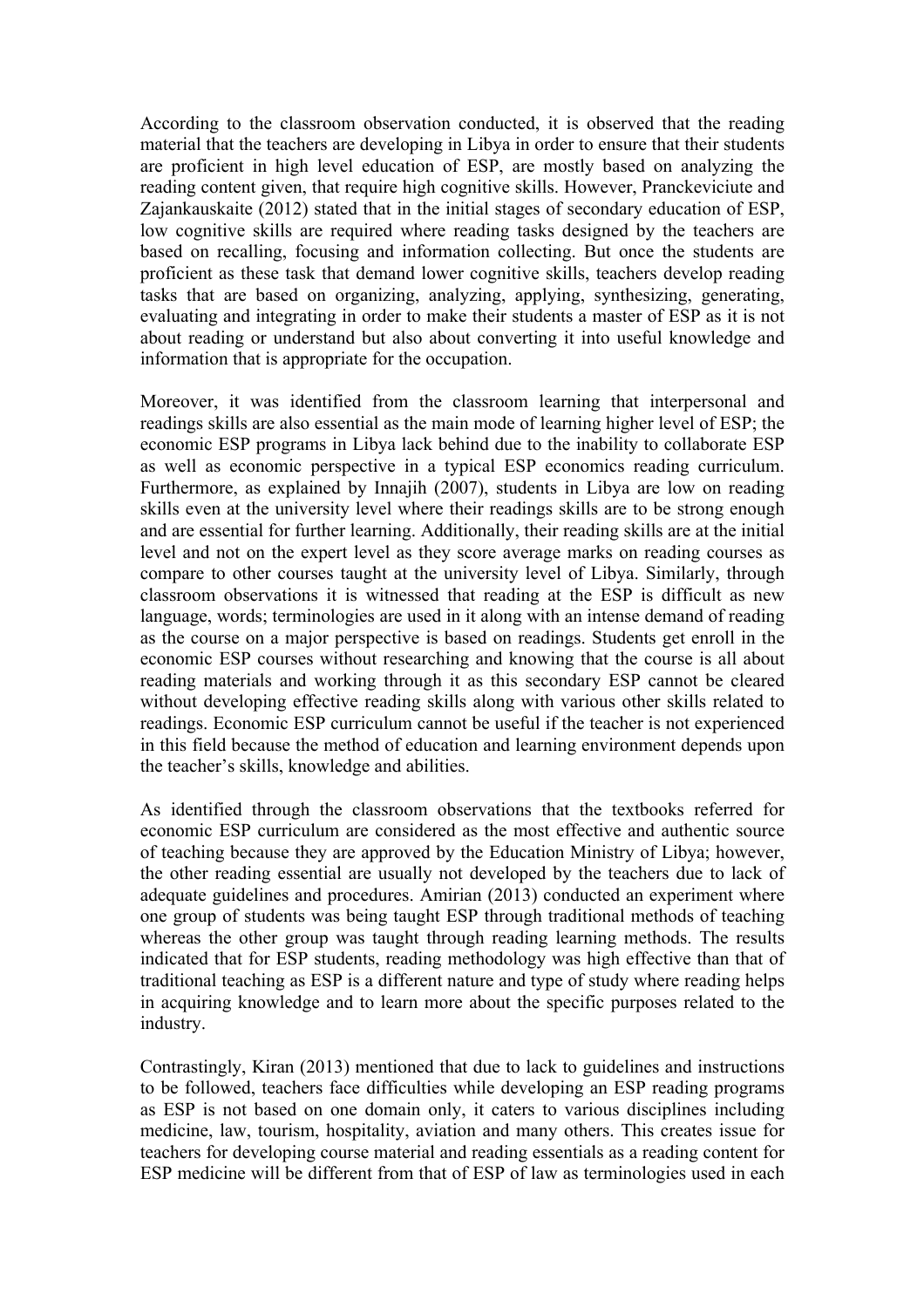domain are different. As proposed by Sidek (2012), the reading material developed by teachers for secondary ESP in Libya on average is not revised on a regular basis and is not up to the mark as there is no proper procedure or methodology given for teachers to follow along with the unmet need of a specialist that helps in designing the ESP reading content.

It is observed through classroom trainings that teachers are working hard towards fulfillment of the students and the ESP requirement; a higher degree of teacher's control is emphasized due to the fact that the learning environment is created due to the control that teacher emphasizes on along with the collaboration with students in order to help and encourage them to polish their reading skills as ample reading assignments are given to students on weekends to work upon it in a manner that requires use of high cognitive skills. Interaction level of teachers and students is high in the initial period of the course as students come across various readings shocks but when they are capable of using high cognitive abilities in secondary economics ESP readings then the level of interaction reduces as the teacher wants his/her students to be confident and proficient at the secondary economic ESP level to clear the course with flying-colors.

Furthermore, It is comprehended through the acquired classroom trainings that the capability of the student regarding reading and using of cognitive abilities also dependents upon the easiness and complexities of the reading material given as a easy reading material will require lower cognitive skills as compare to a difficult reading material that requires greater time along with variety of higher level cognitive and interpersonal skills. However, it depends upon the teacher's willingness to decide that which reading essentials are to be given to students in classroom for evaluating their reading skills. In contrast, Skelton and Willis (2004) believe that it is essential to include all the textbook readings regardless of their complexity level in the ESP curriculum because of the fact that the criteria for success in secondary ESP in Libya include reading skills as an essential part.

On an overall perspective it is identified through the classroom trainings that secondary economic ESP curriculum of Libya is based on readings and demands high as well as low cognitive abilities. However, in the initial level, lower level of cognitive abilities is required, whereas organizing, applying, analyzing, generating, evaluating, integrating and synthesizing of information and knowledge requires high level of cognitive demands. Moreover, in order to gain success in ESP academics, usage of higher level of cognitive abilities are required. In addition, Teachers play a vital role in developing the readings and creating an environment that caters to effect learning practices. However, due to lack of proper guidelines and instructions, teachers are unable to develop reading materials on their own which serves as a reason for using merely the textbooks for giving secondary economic ESP classroom knowledge.

# **Conclusion**

It is concluded that structuralism theory is reflected in Libyan ESL secondary reading curriculums when an instructor intends to engage students in read and fill the blank, read and solve the problem and similar passage reading activities. Task-based theories can be applicable to the practice of communicative language teaching (CLT) whereas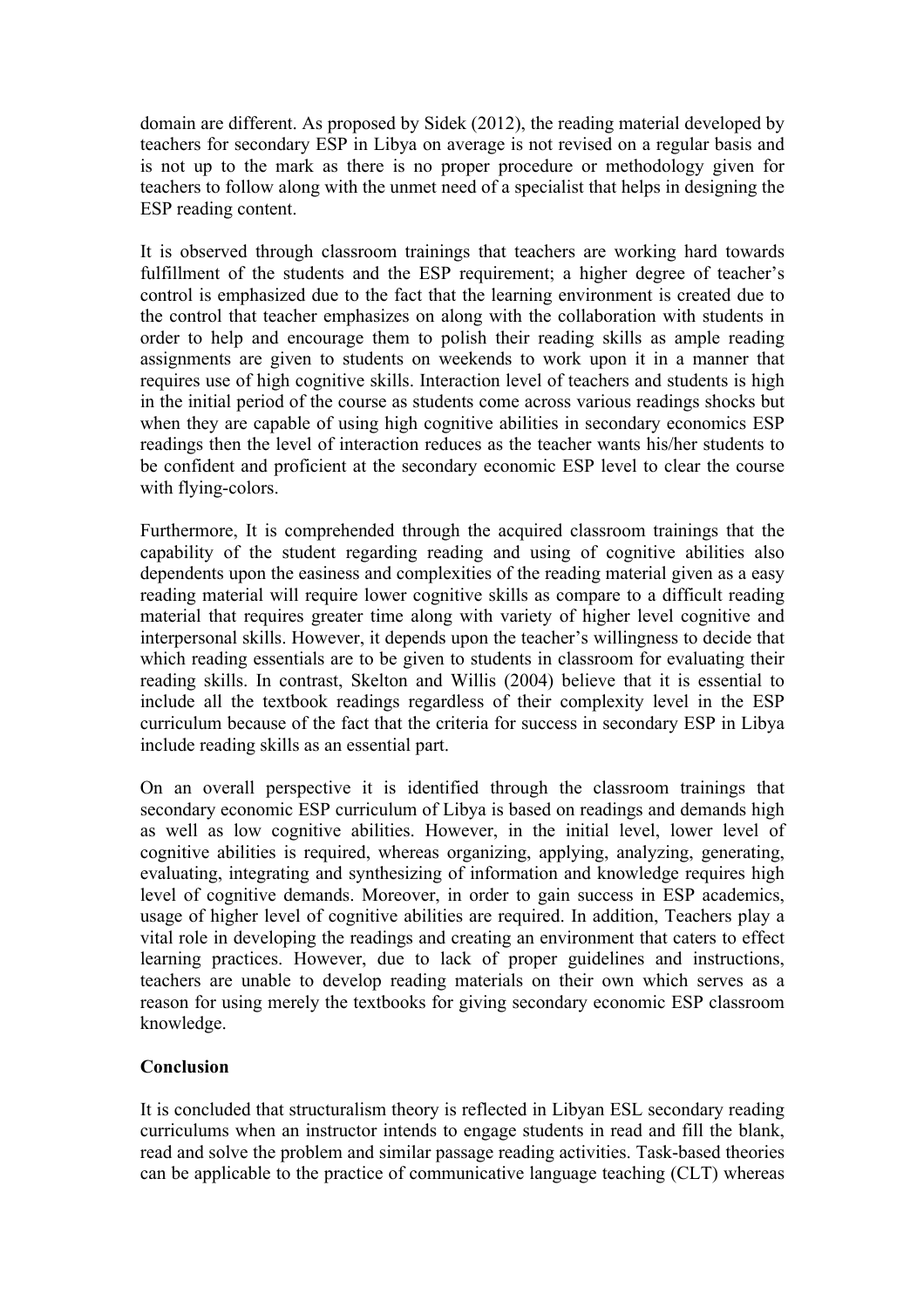socio cognitive theory is also applicable to SLA. 6.23% of ESL textbook statements related to reading comprehension reflect the approaches and theories of communicative instructions. Reading instructions under interactive theory of reading and the top-down theory of second language reading can be differentiated with the use of reading instructions that imitate the top-down theory of reading. In addition, the level of cognitive demand for reading tasks reflected in the secondary economic ESP requires high as well as low cognitive abilities. However, higher emphasize is placed on high level of cognitive demand due to the fact that no one can succeed and gain knowledge in economic ESP in Libya without using them as not only reading but analyzing, synthesizing, interpretation of information is also required.